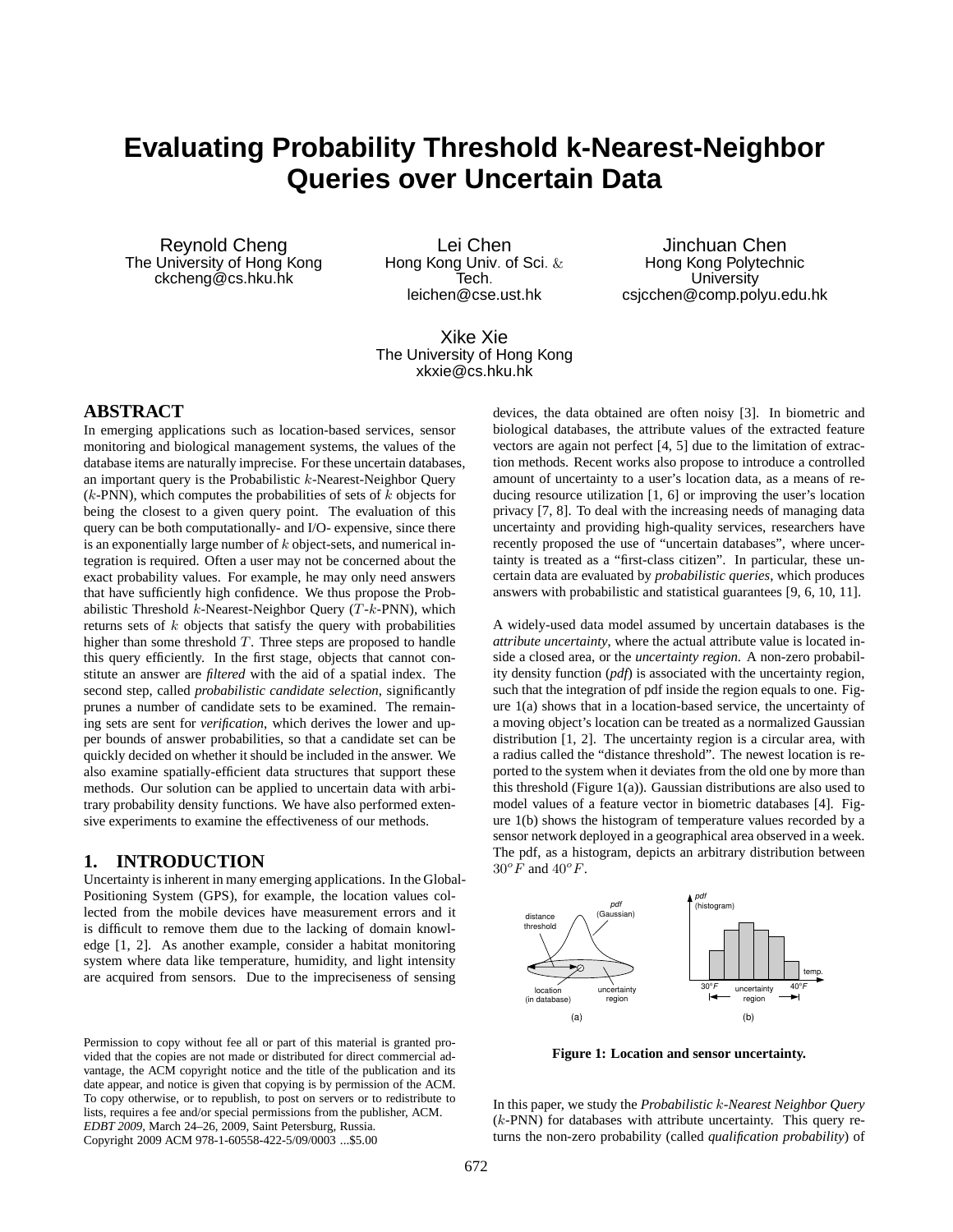each set of  $k$  objects for being the nearest neighbor of a given point q. Given an uncertain database  $D$  of  $n$  uncertain objects, where  $D = \{o_1, ..., o_n\}$ , the k-PNN query can be defined as follows:

DEFINITION 1.1. *A* **Probabilistic** k**-NN Query (**k**-PNN)** *returns a list of answers*  $\{(S, p(S))\}$ *, where S is a subset of D of cardinality* k*, and* p(S) *is the non-zero probability that* S *consists of the* k *nearest neighbors of* q*.*

Figure 2 shows an example of  $k$ -PNN, evaluated over eight uncertain objects  $(o_1, \ldots, o_8)$ . If  $k = 3$ , then the query returns a set of 3-ary tuples, together with their chances for satisfying the query. In this example,  $\{o_1, o_2, o_5\}$  and  $\{o_1, o_2, o_3\}$  have qualification probabilities of 0.05 and 0.3 respectively. Notice in this definition, the number of  $k$ -subsets that satisfy the query may be exponential, and it may be necessary to have additional constraints (e.g., return objects whose probabilities are higher than some threshold) in order to limit the size of the answer set.

The  $k$ -PNN can be considered as a version of the  $k$ -nearest neighbor query  $(k-NN)$  evaluated on uncertain data. The  $k-NN$  query has been widely used in different applications, including locationbased services [12], natural habitat monitoring [3], network traffic analysis [13], knowledge discovery [14], and CAD/CAM systems [15]. For example, in mobile e-commerce, a driver is supplied with the location information of the nearest gas stations. A CAM system uses  $k$ -NN queries to discover similar patterns over multi-dimensional data obtained from sensors installed in production lines  $[15]$ . A k-NN query can also be used to answer other ranking queries, such as  $k$ -min and  $k$ -max queries. For one-dimensional data, a  $k$ -min ( $k$ -max) query can be considered as a  $k$ -NN query by setting q to  $-\infty$  (respectively  $+\infty$ ). Such queries can be used in scientific monitoring applications to answer questions like: "What are the  $k$  bird nests that yield the highest temperature?" [3].

Most works about  $k$ -NN queries assume that the data being queried is precise. However, as we can see from the applications mentioned before, data on which  $k$ -NN is evaluated (e.g., locations of moving objects and sensor values) are often imprecise. To our best knowledge, few researches (e.g., [16, 5]) have studied the evaluation of k-NN queries over uncertain data. Therefore, our goal is to investigate efficient methods for evaluating  $k$ -NN queries for these databases.

Computing a  $k$ -PNN is usually more complex than its precise counterpart. Consider, for example, the computation of the probability that  $\{o_1, o_2, o_5\}$  are the three closest neighbors to q in Figure 2. Since each object's value is not exactly known, we need to consider the values in its uncertainty region. Moreover, the qualification probability of  $\{o_1, o_2, o_5\}$  depends not just on the three objects' values, but also on the relative values of other objects (e.g.,  $o_3$ ). If there is a chance that two objects have the same distance from  $q$  (e.g.,  $o_2$  and  $o_3$ ), then their pdfs must be considered in order to derive the probabilities. The problem is further aggravated by the large number of combinations of objects. For example, for a 3-PNN evaluated over eight objects in Figure 2, we may have to compute the probabilities for  $C_3^8 = 56$  possible answers. The number of answers that satisfy the query can also be exponential. Clearly, we need better semantics and methods to handle this query.



**Figure 2: Probabilistic** k-NN Query ( $k$ -PNN) with  $k = 3$ .

#### **1.1 Solution Overview**

We observe that a user may not always be interested in getting the precise probability values. He may only require answers with confidence that meets some predefined condition. For example, a user may only require answers with confidence higher than some fixed value. In Figure 2, for instance, if an answer with at least 20% probability is needed, then the sets  ${o_1, o_2, o_3}$  and  ${o_1, o_2, o_4}$  would be the only answers. We term the variant of  $k$ -PNN with a probability threshold constraint, T (e.g., 20%), as the *Probability Threshold* k*-Nearest-Neighbor Query* (or T**-**k**-PNN** in short). The threshold constraint allows the user to control the desired confidence required in a query answer. In Figure 2, for example, a 0.2-3-PNN returns  ${o_1, o_2, o_3}$  and  ${o_1, o_2, o_4}$  as the query answer. Such a query answer also allows a user to extract some useful information (e.g.,  $o_1$ ) and  $o_2$  appear in both 3-subsets in this example). Notice that with a moderate value of  $T$ , the number of  $k$ -subsets returned is quite small in practice. For instance, in our experiments, at  $T = 0.1$ , two k-subsets are returned on average.

Moreover, we present three methods to efficiently process a  $T-k$ -PNN query. The first method, called k*-bound filtering*, effectively removes all objects that have no chance to be a query answer. Let us consider Figure 2 again, which shows the "k-bound" (as a dotted circle centered at  $q$ ) that completely encloses the three objects  $o_1$ ,  $o_2$  and  $o_3$ . The radius of the 3-bound is defined as the third minimum of the maximal distances of the objects from  $q$  (in this example, the maximum distance of  $o_3$  from q). With the k-bound, objects  $o<sub>7</sub>$  and  $o<sub>8</sub>$  can be pruned immediately, since they have no chance to overtake any of the objects  $o_1$ ,  $o_2$  or  $o_3$  to become part of the answer to the 3-PNN query. Generally, with the k-bound, a lot of objects can be removed, and as we show in the paper, its usage can be easily leveraged to a spatial index (e.g., R-tree). For convenience, we call the objects that are not pruned by the k-bound filtering (i.e., those that overlap the k-bound) the *candidate objects*.

After  $k$ -bound filtering, we still need to consider the  $k$ -subsets of the candidate objects. In Figure 2, for instance,  $C_3^6 = 20$  of sets of cardinality 3 may need to be considered. To further reduce the search space, we propose the second method, namely *Probabilistic Candidate Selection* (or **PCS**), which can efficiently detect k-subsets (i.e., subsets of database  $D$  with cardinality  $k$ ) whose qualification probabilities are less than T, also called *unqualified* k*-subsets*. While k-bound filtering utilizes distance information for pruning, the PCS makes use of the probability information of uncertain data to remove unqualified  $k$ -subsets. The rationale behind PCS is that given the probability of a candidate object that lies within the k-bound (called *cutoff probability*), the qualifica-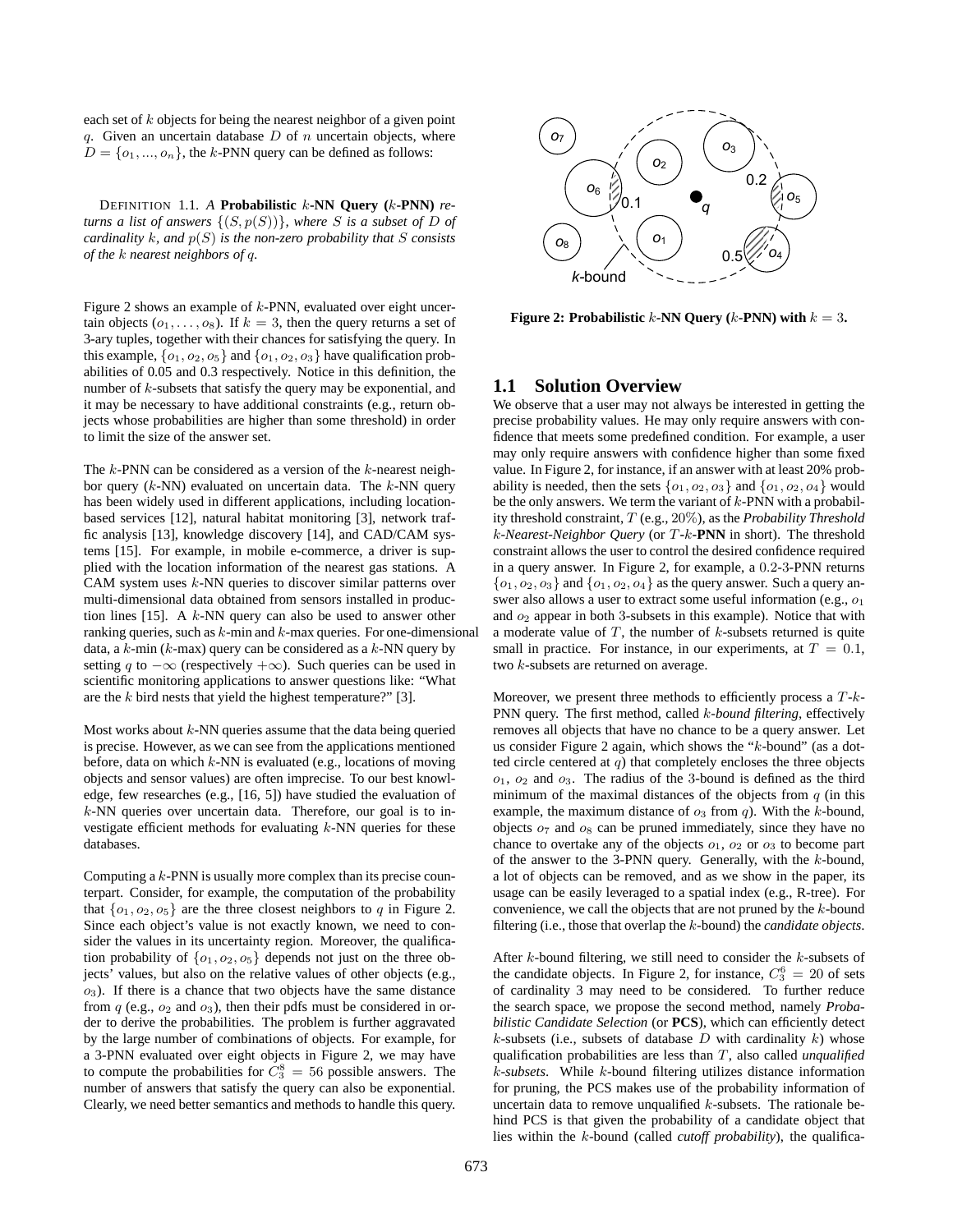

**Figure 3: Solution Framework of** T**-**k**-PNN.**

tion probability of a  $k$ -subset must be lower than the product of the cutoff probabilities of its subsets. In Figure 2, for example, the cutoff probabilities of  $o_4$ ,  $o_5$ , and  $o_6$  are 0.5, 0.2 and 0.1 respectively (shown as the shaded area). The qualification probability of the 3-subset  $\{o_2, o_4, o_5\}$  must be lower than the product of the cutoff probabilities of  $\{o_4, o_5\}$ , or  $0.5 \times 0.2 = 0.1$ . If  $T = 0.2$ , then  ${o_2, o_4, o_5}$  can be pruned. Based on this useful fact, the PCS algorithm constructs  $k$ -subsets by growing the list of the  $i$ -subsets with respect to i (where  $i = 1, 2, ..., k$ ). At each iteration i, the product of the cutoff probabilities of each i-subset are checked on whether it is less than  $T$ , and the *i*-subset is pruned if that is true. In addtion, we also design a technique, called "seed-pruning", to further improve the performance of PCS by removing the unqualified  $k$ -subsets with the "seeds" – objects that are located within the k-bound. Moreover, an efficient data compression method that suppresses the amount of intermediate storage overhead required by PCS is presented. Our experiments show that PCS reduces a significant portion of  $k$ -subsets to be examined.

The third method, called *verification*, is useful for handling k-subsets that are not filtered by the previous two methods. This technique determines whether a  $k$ -subset is a query answer, by making use of the uncertainty pdf of objects returned by k-bound filtering. We propose two kinds of verification: *lower-bound* and *upper-bound* verification, which quickly computes the lower and upper bounds of qualification probabilities of  $k$ -subsets. These bounds can then be used to determine how the  $k$ -subset should be handled. For example, a  $k$ -subset can be removed if its upper bound probability is smaller than  $T$ ; it should be included in the query answer if its lower bound probability is higher than  $T$ . We will show the detailed design, complexity analysis, as well as correctness proofs for these methods.

Figure 3 depicts the framework of our solution, which consists of four steps. First, the k-bound filtering removes objects that must not be part of the  $k$ -nearest neighbor of  $q$ . All candidate objects are then passed to the PCS, which derives k-subsets based on the cutoff probability information. Next, the lower (upper) bounds of the qualification probabilities of the k-subsets are used to accept (reject) the  $k$ -subsets. Those that still cannot be determined are sent for *refinement*, whose exact probabilities are computed. While refinement is expensive, it can utilize the information generated during verification. Thus this is still faster than computing the qualification probability of k-subsets directly.

To summarize, we propose a computationally- and I/O- efficient solution for evaluating a  $T-k$ -PNN query. Our solution reduces I/O overhead by using a spatial index (e.g., R-tree) to prune away a large number of objects. To alleviate the large computational overhead, we propose PCS for reducing the number of  $k$ -subsets to be examined, as well as verification/refinement for avoiding exact probability computation. We propose a framework to connect these techniques in order to provide an efficient solution. We further investigate storage-efficient data structures to support our solution. Our experiments show that our approach can significantly improve the performance of query evaluation. For example, at  $T = 0.1$  and  $k = 5$  the time required by our method is only 1.6% of the time needed by calculating qualification probabilities directly.

The rest of this paper is organized as follows. We discuss the related work in Section 2. In Section 3, we present the formal semantics of the  $T-k$ -PNN, and our solution framework. Section 4 explains the filtering and the probabilistic candidate selection process. The details of verification and refinement are developed in Section 5. We present the experimental results in Section 6. The paper is concluded in Section 7.

# **2. RELATED WORK**

Recently, a few uncertain database prototypes (e.g., [17, 18, 19, 20, 3]) have been developed. In these systems, two major classes of uncertainty models are assumed: tuple- and attribute-uncertainty. Tuple-uncertainty records the probability that a given tuple is part of a relation [17]. Attribute-uncertainty represents the inexactness of an attribute value as an uncertainty region and a pdf bounded in the region [1, 2, 6, 5, 4]. A formal database model for combining tuple and attribute uncertainty has also been proposed [21]. In this paper, we use the attribute uncertainty model.

A number of studies have been focused on the evaluation of Probabilistic Nearest-neighbor (PNN) queries on attribute uncertainty. A PNN, which can be regarded as a 1-PNN (in Definition 1.1), returns the probability of a single object for being the closest to a given query point  $q$ . In [22], an R-tree-based indexing solution for PNN has been presented. In this paper, we develop an indexing solution (called k-bound filtering) for  $k$ -PNN. In [6, 22], qualification probabilities of objects for satisfying a PNN are obtained by transforming the uncertainty of each object into two functions: pdf and cdf of an object's distance from the query point. They show how this conversion can be done for 1D uncertainty (intervals) and 2D uncertainty (circle and line). The qualification probabilities are then derived by evaluating an integral of an expression that involves distance pdfs and cdfs of multiple objects. We show how the computation of k-PNN can be performed using distance pdfs and cdfs. Another method for evaluating a PNN is proposed in [23], where each object is represented as a set of points sampled from the object's continuous pdf. More recently, the probability that an object exists in the database (called *existential probability* is used to derive lower and upper bounds and pruning for nearest-neighbors [16, 24]. In [25], the authors address how to efficiently retrieve data objects that have the minimum aggregate distance from a set of query points.

In order to improve the evaluation of qualification probabilities for 1-PNN, [26] has proposed a variant of 1-PNN that uses probability threshold as an answering criterion, and has developed efficient verification methods for deriving lower and upper bounds of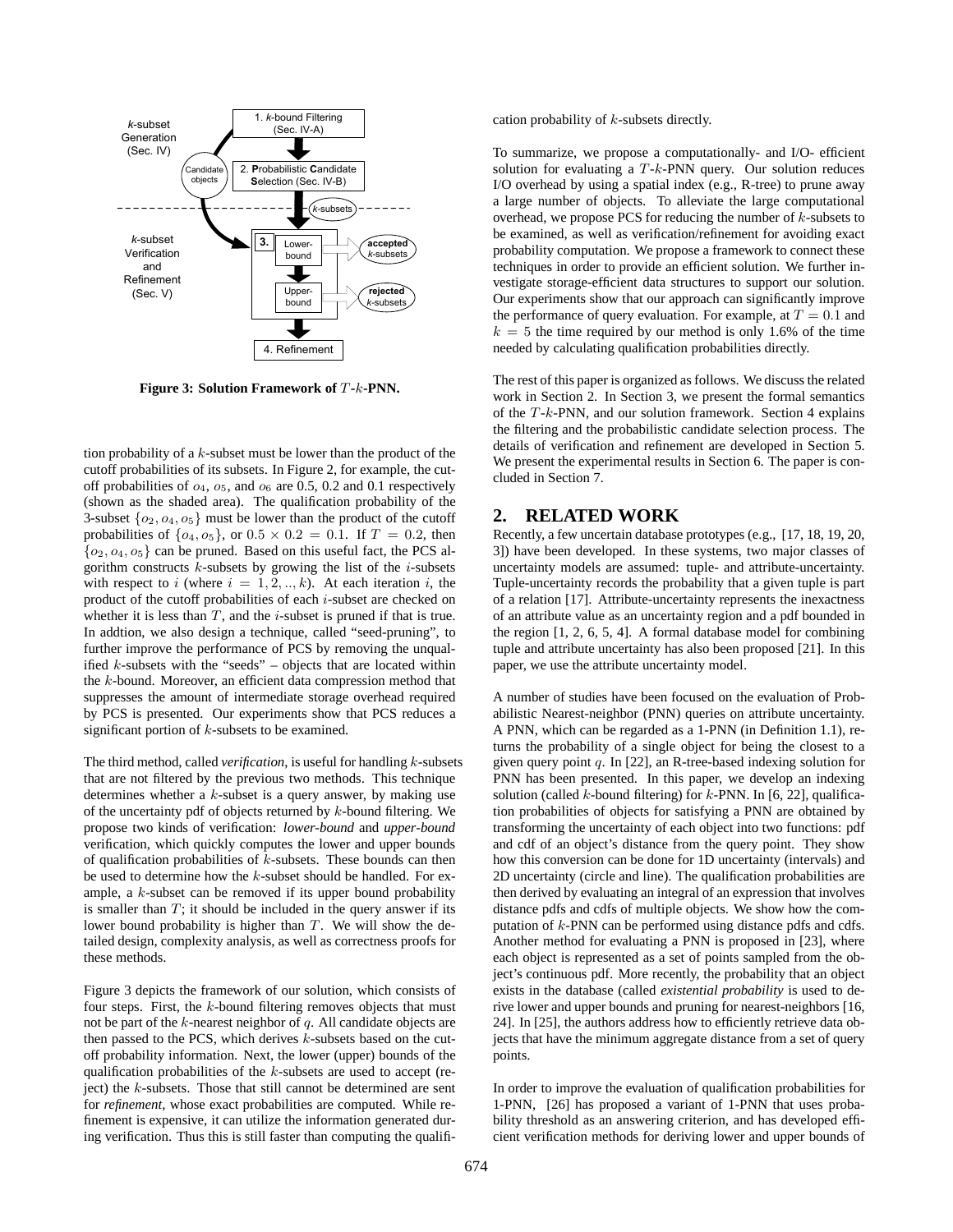an object's qualification probabilities. These methods are not readily used by a k-PNN (with  $k \geq 1$ ) for three reasons. First, the evaluation of  $k$ -PNN faces the additional problem of examining a large number of  $k$ -subsets. To handle this problem, we develop new methods to significantly reduce the number of candidate ksubsets Secondly, the probability bound verification is designed for 1-PNN queries only. We develop new lower/upper bound computation methods for  $k$ -PNN queries. Thirdly, the solution of [26] can only be used to handle distance pdfs of the candidate objects represented as arbitrary histograms. Our techniques, on the other hand, are not restricted to histogram pdfs.

To our best knowledge, few work has addressed  $k$ -NN queries over uncertain data. Soliman et al. [16] proposed a query that ranks the probability each object is the nearest neighbor of  $q$ , and returns the  $k$  objects with the highest probabilities. Notice that the ranking criterion is based solely on each object's probability of being the nearest-neighbor of  $q$ . This is not the probability that all objects returned in the query answer are the  $k$  nearest neighbors of  $q$  (by considering all the possible worlds). In other words, the  $k$ object answer returned by [16] may not appear in the same possible world. On the other hand, the query studied in this paper is a "true"  $k$ -nearest-neighbor query, where we consider the probability that a set of objects are the  $k$  nearest neighbors of  $q$ . In [5], Ljosa et al. proposed an efficient index structure, called APLA-tree, for evaluating  $k$ -NN queries. They used the expected distance (under L1-norm) of an object's uncertainty pdf from  $q$  as a ranking criterion. Thus, their k-NN query is based on the expected distance, and does not have probabilities in their answers.

The evaluation and indexing methods for other probabilistic queries on attribute uncertainty have been studied. This includes range queries [27], location-dependent queries [7], skyline queries [28, 29], and top-k queries [30, 31]. The issue of uncertainty have also been considered in the domain of biometric databases [4] and access control [32]. More recently, the issues of conditioning and cleaning a probabilistic database have been studied [33, 34].

# **3. PRELIMINARIES**

We now present the semantics of the  $T-k$ -PNN query (Section 3.1). Then we explain a simple solution for this query (Section 3.2).

#### **3.1 Definition of** T**-**k**-PNN**

Let  $p(S) \in [0, 1]$  be the probability that the elements of a k-subset S are the  $k$  nearest neighbors of query point  $q$  (i.e., qualification probability). Then, a  $T-k$ -PNN can be defined as follows.

DEFINITION 3.1. *A* **Probability Threshold** k**-NN Query (**T*k***-PNN**) *returns a set S, such that*  $\{S|S \subseteq D \land |S| = k\}$  *and*  $p(S) \geq T$ *, where*  $T \in (0, 1]$ *.* 

We call  $T$  the *threshold* parameter. A  $k$ -subset  $S$  is allowed to be returned as an answer if its qualification probability is not less than T. Compared with  $k$ -PNN (Definition 1.1), this query does not return the actual qualification probability of  $S$  to the user. Also, we can further use other constraints (e.g., the maximum number of answers) to limit the number of  $k$ -subsets returned to the user. Table 1 summarizes the symbols used in the definition of T-k-PNN.

#### **3.2 Basic Evaluation of** T**-**k**-PNN**

| Svmbol   | <b>Meaning</b>                          |
|----------|-----------------------------------------|
|          | Uncertain database                      |
| $O_i$    | Uncertain object i of $D(i = 1, ,  D )$ |
| $r_i$    | $ o_i - q $                             |
| $d_i(r)$ | pdf of $r_i$ (distance pdf)             |
| $D_i(r)$ | cdf of $r_i$ (distance cdf)             |
|          | Query point                             |
| T        | Probability Threshold                   |
| S        | $\{o_i o_i \in D\}$                     |
|          | Qualification prob. of $S$              |

**Table 1: Symbols for** T**-**k**-PNN.**



**Figure 4: Distance pdf and cdf**

Let us now present a simple solution for answering the  $T-k$ -PNN, which forms the basis for further discussions. This method utilizes the probability distribution of each object's distance from  $q$ . Formally, let  $r_i \in \Re$  be the absolute distance of an uncertain object  $o_i$ from q. That is,  $r_i = |o_i - q|$ . We assume that  $r_i$  takes on a value  $r \in \mathcal{R}$ . Then, the distance pdf and cdf of  $o_i$  are defined below [6, 22].

DEFINITION 3.2. *Given an uncertain object* oi*, its* **distance pdf***, denoted by*  $d_i(r)$ *, is a pdf of*  $R_i$ *; its* **distance cdf***, denoted by*  $D_i(r)$ *, is a cdf of*  $R_i$ *.* 

We use an example to illustrate these two functions. Figure 4(a) shows a one-dimensional uncertain object,  $o_1$ , which has a uniform pdf of value  $\frac{1}{u-l}$  in uncertainty region [l, u]. A query point,  $q_0$ , is also shown. In Figure 4(b), the distance pdf (shaded) of  $r_1 =$  $|o_1 - q_0|$ , ranging from zero to  $u - q_0$ , is illustrated. The distance pdf in [0,  $q_0$  – l] is the sum of the pdf on both sides of  $q_0$ , which is equal to  $\frac{2}{u-l}$ . In  $[q_0-l, u-q_0]$ , the distance pdf of  $r_1$  is  $\frac{1}{u-l}$ . The distance cdf of  $r_1$ , drawn as a solid line, is found by integrating the distance pdf.

For the detailed procedures of deriving distance pdf and cdf, readers are referred to [26] (for 1D arbitrary histogram uncertainty pdf) and [22] (for 2D circle and line segment uncertainty regions with uniform pdf).

Based on the uncertainty pdf and cdf of each object, the qualification probability of a k-subset  $S$  (i.e.,  $p(S)$ ) can be computed. The probability,  $p(S)$ , is then used to compare against T; if  $p(S) \geq T$ , then S becomes an answer. Now let us take a look at how  $p(S)$  is computed:

$$
p(S) = \sum_{o_i \in S} \int_0^{+\infty} d_i(r) \prod_{o_j \in S \wedge o_j \neq o_i} D_j(r) \prod_{o_h \in D-S} (1 - D_h(r)) dr \quad (1)
$$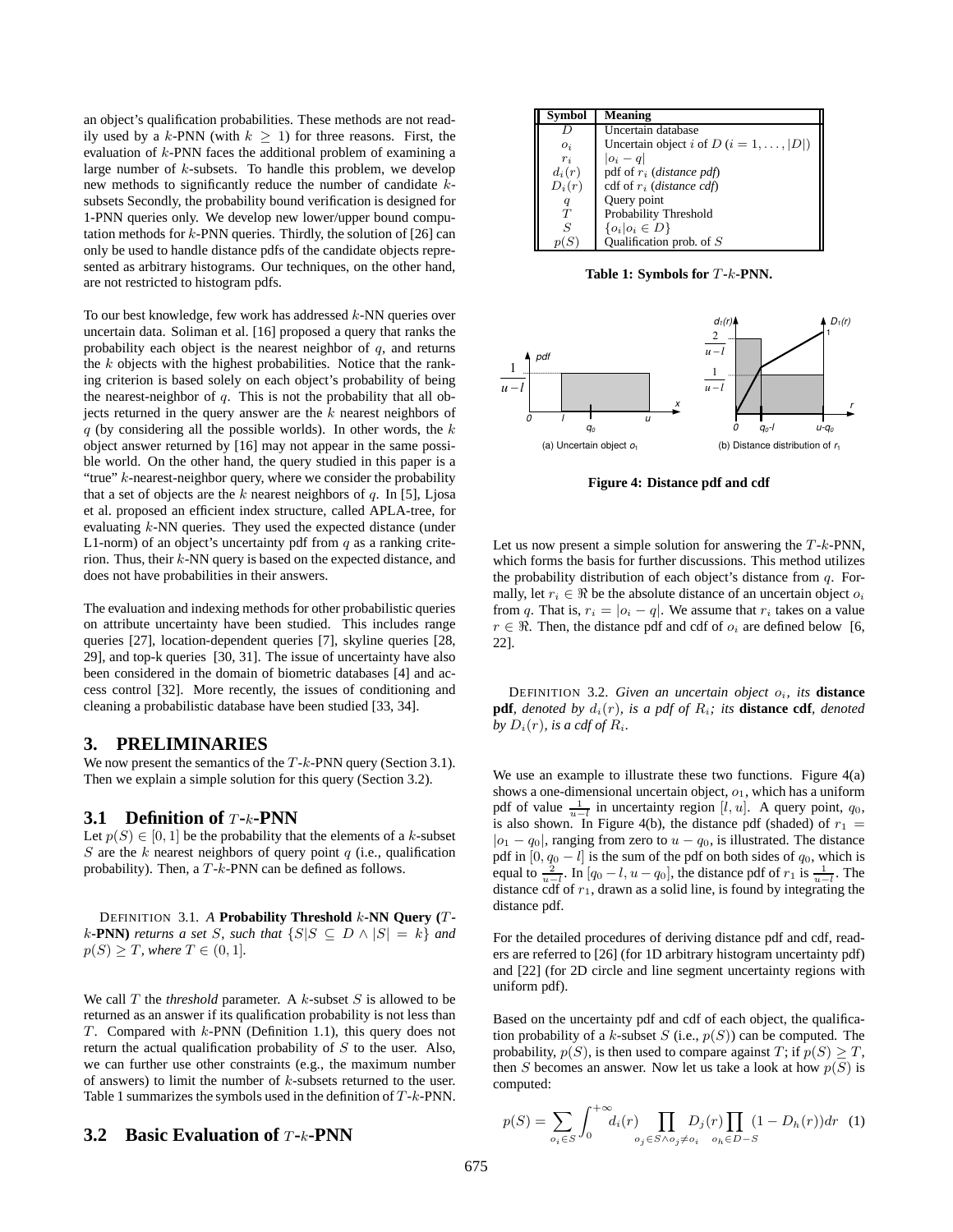To understand Equation 1, observe that for  $S$  to be a query answer, the distance of any object  $o_h$  (where  $o_h \notin S$ ) from q must be greater than that of  $o_i$  (where  $o_i \in S$ ). Now, at distance r, the pdf that object  $o_i \in S$  has the k-th shortest distance from q is the product of the following factors:

- the pdf that  $o_i$  has a distance of r from q, i.e.,  $d_i(r)$ ;
- the probability that all objects in  $S$  other than  $o_i$  have shorter distances than r, i.e.,  $\prod_{o_j \in S \land o_j \neq o_i} D_j(r)$ ; and
- the probability that objects in  $D S$  have longer distances than *r*, i.e.,  $\prod_{o_h \in D-S} (1 - D_h(r)).$

The integration function in Equation 1 is essentially the product of the above three factors. By integrating this function over  $(0, +\infty)$ , we obtain the probability that  $S$  contains the  $k$  nearest neighbors with  $o_i$  as the k-th nearest neighbor. Finally, by summing up this probability value for all objects  $o_i \in S$ , Equation 1 is obtained.

Equation 1 is inefficient to evaluate. First, the distance pdf and cdf of each object has to be computed. Secondly, Equation 1 involves costly numerical integration, and has to be performed over a large range. Thirdly, the probability of each  $k$ -subset  $S$  has to be computed, and the number of these k-subsets is exponential. However, we found that  $T-k-PNN$  can be handled in a better way. Specifically, later, in Section 4, we exploit the extent of the objects' uncertainty regions and probability threshold to significantly prune the number of  $k$ -subsets to be examined. Then, in Section 5, we derive the lower and upper bounds of  $k$ -subsets' qualification probabilities, so that the decision of whether a  $k$ -subset should be accepted as a query answer can be made without computing its actual probability.

#### **4. GENERATING** K**-SUBSETS**

In this section, we examine two efficient methods for generating  $k$ -subsets that can potentially satisfy the  $T-k$ -PNN queries. Section 4.1 discusses the design and implementation of  $k$ -bound filtering. We then present the Probabilistic Candidate Selection (PCS) process in Section 4.2. We investigate a spatially-efficient compression method for supporting PCS in Section 4.3.

#### **4.1** k**-bound Filtering**

Given a query point, a naive solution is to enumerate all possible combinations of sets of size  $k$  from the uncertain database  $D$  and compute their probabilities according to Equation 1. If the probability is greater than  $T$ , the set will be returned as a result. Clearly, this is an inefficient approach with respect to computation and I/O costs. In fact, given a  $T-k$ -PNN, we can first utilize the distance information of the objects to prune those that are not qualified for the answers. Specifically, we propose an efficient filter based on the k-th minimum of maximal distance  $f_k$ , called k-bound filter, to remove objects that have zero probability to be the answers of  $T-k$ -PNN. The rationale behind the  $k$ -bound filter is stated in the following Lemma.

LEMMA 4.1. *Given an object*  $o_i \in D$ , a query point q, if  $min(r_i)$  $f_k$ , then  $o_i$  will not appear in any answer data set, where  $f_k$  is the  $k^{th}$  minimum of maximal distance (k-bound) among all  $r_j$ 's for  $(j = 1, ..., n)$ , and  $r_i$  is the distance between q and  $o_i$ .

PROOF. If  $min(r_i) > f_k$  holds,  $o_i$  cannot belong to the k nearest neighbors of  $q$  since there always exist at least  $k$  objects with distances smaller than or equal to  $f_k$ . Therefore, no answer set S contain such an  $o_i$  according to the T-k-PNN definition. In other words, the fact that  $S$  is the  $k$  nearest neighbors of  $q$  implies  $min(r_i) \leq f_k(\forall o_i \in S)$ .  $\Box$ 

Lemma 4.1 offers a filtering method by that uses  $k$ -bound as illustrated in Figure 2. In particular, with  $k$ -bound filtering, objects  $o<sub>7</sub>$ and  $o_8$ 's minimum distances to  $q$  are larger than the bound, and so they can be excluded for further consideration. The rest of the objects that overlap with or are contained in the k-bound are used to generate  $k$ -subsets. Another advantage of  $k$ -bound filtering is, after filtering, probability computation is easier (compared to Equation 1), since the integration range  $[0, \infty]$  is reduced to  $[0, f_k]$  for numerical integration.

The performance of  $k$ -bound filtering can be sped up with the help of a spatial index structure. In this work we index the uncertainty region of each data object in the R-tree [35], on which the k-bound filtering can be conducted. The reason we choose R-tree is due to its popularity. However other spatial index structures can also be used. The R-tree recursively groups uncertain data objects with *minimum bounding rectangles* (MBRs) until one final node (root) is obtained. The process of filtering over R-tree is detailed in Algorithm  $1$  ( $k$ -bound\_Processing). The algorithm maintains a minimum heap  $H$  which contains the entry of form  $(v, key)$ , where  $key$ is the  $min(dist(q, v))$ . H is first initialized (line 1). The candidate object set is emptied and  $f_k$  is set as infinity (lines 2 and 3). Then, the root node is loaded and stored in  $H$  (line 4). Each time we pop out an entry  $(v, key)$  from heap  $H$  (line 6), and check whether key is smaller than  $f_k$  (line 7). If the answer is negative, this entry is discarded (Lemma 4.1). Otherwise, we then check whether  $v$  is a leaf node (line 8). If the answer is yes, we insert this founded candidate object into  $C$  (line 9). If  $v$  is an intermediate node, for each entry  $v_i$  in  $v$ , we compute its minimum distance from  $q$  (lines 11) and 12). If this minimum distance is also smaller than  $f_k$ , we insert  $v_i$  into the heap  $H$  and update  $f_k$  if necessary (lines 13 to 15). This process repeats until the queue is empty.

#### **4.2 Probabilistic Candidate Selection**

After k-bound filtering, assume we obtain  $m \in [k, n]$  objects, i.e.  $C = \{o_1, ..., o_m\}$ , there could still be  $C_k^m$  possible k-subset answers. Directly computing these answer sets will result in exponential cost in both memory and computation. In fact, it is not necessary to generate all the k-subsets. In this section, we propose a candidate set generation method based on the probability information, namely *probabilistic candidate selection* (PCS). Specifically, we make use of the probability of an object that lies within the kbound, called *cutoff probability* (CP) (shown in Figure 5(a)) and the fact that the qualification probability of a  $k$ -subset must be less than the product of the cutoff probabilities of its members. The following lemma states this fact.

LEMMA 4.2.  $p(S) \leq UBProb(S')$ ,  $\forall S' \subseteq S$ ,

where  $UBProb(S') = \prod_{o_i \in S'} Pr(r_i \leq f_k)$ 

PROOF. According to Lemma 4.1, the fact "S contains k nearest neighbors" requires that all member objects of  $S$  to have distances from q not larger than  $f_k$ . That means  $p(S)$  must not be larger than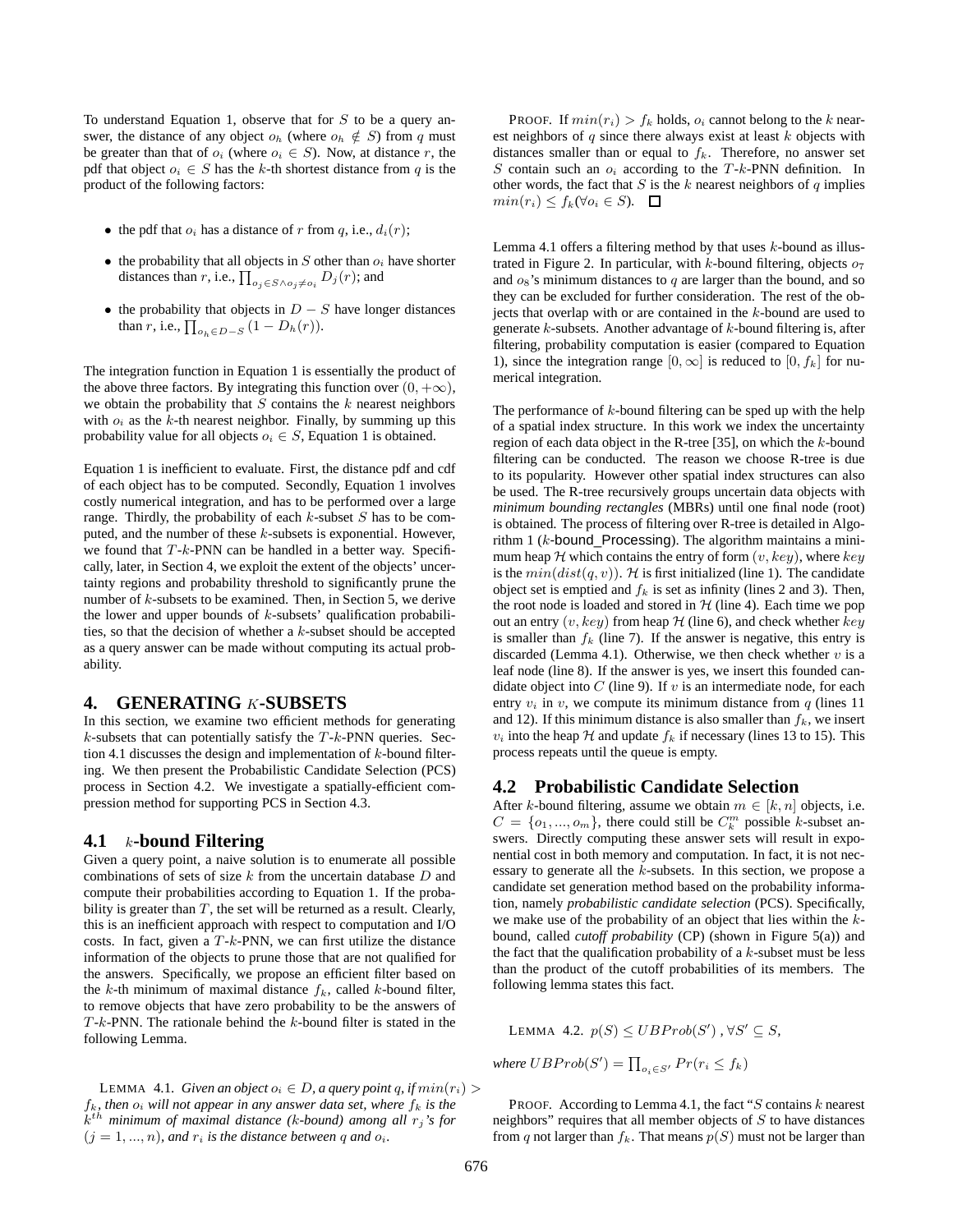

**Algorithm 1**: k-bound\_Processing

 $\prod_{o_i \in S} Pr(r_i \leq f_k)$ , i.e. the product of the cutoff probabilities of its member objects. Since the cutoff probabilities are always smaller than or equal to 1,  $UBProb(S')$  gives an upper bound of  $\prod_{o_i \in S} Pr(r_i \leq f_k)$ . Thus Lemma 4.2 is proved.

## $\Box$

Based on the cutoff probability of each candidate object within the k-bound, the PCS algorithm constructs  $k$ –subsets by growing the list of *i*-subsets with respect to *i* (where  $i = 1$  to  $k - 1$ ). The steps of PCS are listed in Algorithm 2. First, the algorithm generates 1-subsets based on the candidate set C (line 1). Then, the  $(i + 1)$ subsets are generated by unioning *i*-subsets and  $C$  (lines 2 to 13). The value of  $UBProb(S')$  could be obtained by Lemma 4.2 (line 10). All those subsets with  $UBProb(S')$  smaller than the threshold will be pruned (line 11). Therefore, many intermediate subsets are pruned, and the number of  $k$ -subsets will be greatly reduced. When we extend S to S' by adding  $o_j$ , and find that S' should be pruned, then it is no need to check the extensions with  $o_{i+1}, ..., o_m$ (line 13), since the data objects are sorted in descending order of their cutoff probabilities.

Figures 5(a)-5(c) show an example of generating candidate k−subsets based on the cutoff probability of each candidate object within the  $k$ -bound. Figure 5(a) lists the cutoff probability (CP) of each object. We can safely remove candidate object  $o_6$  since its CP is less than the threshold  $T = 0.2$ . Then, in the second round, as shown in Figure 5(b), the subset  ${o_4, o_5}$  can be removed. Similarly, in the third round (Figure 5(c)) the candidate subsets  $\{o_1, o_4, o_5\}$ ,  ${o_2, o_4, o_5}$  and  ${o_3, o_4, o_5}$  can be safely removed.

In the previous discussions, in each round  $i$ , we have used CP and  $T$  to determine whether the generated *i*-subset should be kept for further extension. Here we propose an enhancement that utilizes the *i*-th minimum maximum distance (i.e.,  $f_i$ ) to further remove the



unqualified subsets generated in each round. We can obtain these  $f_i$ values by slightly changing the Algorithm  $k$ -bound\_Processing to return all the  $f_i$  values. Next, we suppose all candidate objects have been sorted in ascending order of their maximum distances from  $q$ . We put the objects with the  $k$  lowest values of maximum distance into an array called seeds, and derive the following lemma.

LEMMA 4.3. If the lower bound of  $r_j$  of data object  $o_j$  is larger *than* f<sup>i</sup> *(*i*-th minimum maximum distance of* seeds[i]*), any* k*-subset* S containing  $o_i$  cannot be the answer to the T-k-PNN if  $\exists o_t \in$  ${seeds}[1], ..., seeds[i]}$  *and*  $o_t \notin S$ *.* 

PROOF. The fact that "the lower bound of  $r_i$  is larger than the  $f_i$ " implies that all objects in  $\{seeds[1], ..., seeds[i]\}$  must have shorter distances than  $r_i$ . Therefore, if  $o_i$  happens to be inside a probabilistic k-nearest neighbors answer set, say S, all objects in  $\{seeds[1], ..., seeds[i]\}$  must also be contained in S.  $\Box$ 

Lemma 4.3 indicates that a qualified  $k$ -subset should contain some specific seeds to become a valid result. This rule can help us prune many unqualified subsets without estimating their qualification probabilities. The detailed steps are listed in Algorithm 3 (Seed\_Pruning). In order to use seed pruning method to remove unqualified intermediate subsets generated in each round of PCS, we can invoke Algorithm Seed\_Pruning immediately after line 4 of Algorithm Prob\_Can\_Sel.

#### **4.3 A Storage-Efficient Compression Method**

The PCS algorithm can be quite expensive in terms of memory consumption, since in each round  $i$ , we have to store all the  $i$ -subsets whose CPs are greater than  $T$ , and the number of such *i*-subsets could be exponentially large.

To reduce the memory cost we propose a simple but effective compression method. We first present our observations on the  $i$ -subsets generated by the PCS algorithm which forms the basis of our discussions. As shown in Figures  $5(a)-5(c)$ , the elements of the generated subsets in each round using Algorithm 2 ( $Prob\_Cand\_Set$ )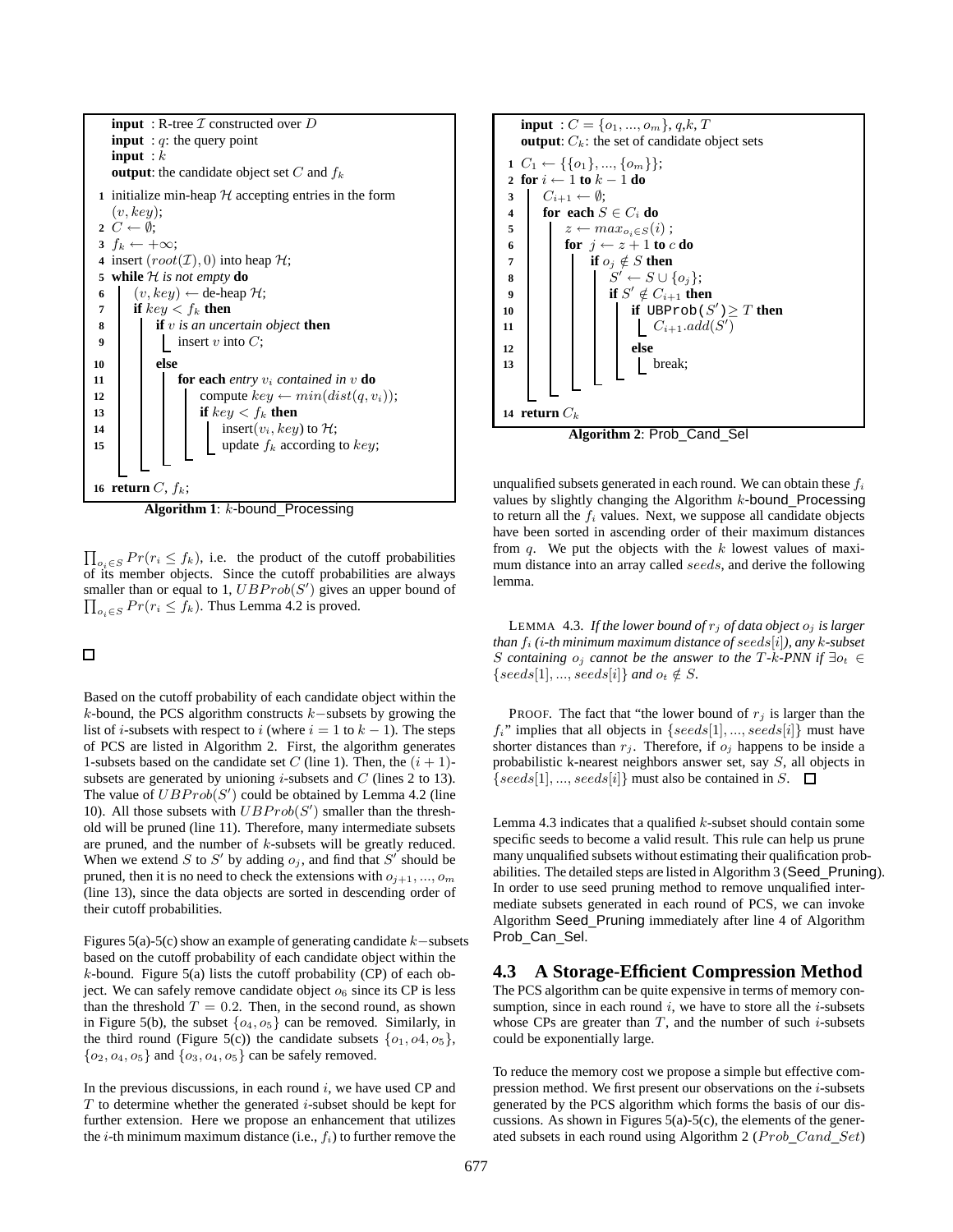

**Figure 5: Step-by-step generating candidate subsets based on CP**

| Size-1 Set     |     |                 |                 |  |
|----------------|-----|-----------------|-----------------|--|
| $^{\circ}o_1$  |     | Size-2 Set<br>u | Size-3 Set      |  |
| $"o_2$ ,       |     | $ 0_1, 0_5 $    | $o_1, o_2, o_5$ |  |
| 03             |     | $O_2, O_5$      | $0_1, 0_3, 0_5$ |  |
| $^{\circ}$ O4  | 0.5 | 03,05           | $O_2, O_3, O_5$ |  |
| O <sub>5</sub> | 0.2 |                 |                 |  |
|                |     | $(b)$ Round 2   | $(c)$ Round 3   |  |
| (a) Round 1    |     |                 |                 |  |

**Figure 6: Compressed candidate subsets based on CP**

| <b>input</b> : seeds, S and $f_i, \ldots, f_k$ .<br><b>output</b> : A boolean value indicating whether $S$ is a possible<br>result.                                       |  |  |  |  |
|---------------------------------------------------------------------------------------------------------------------------------------------------------------------------|--|--|--|--|
| 1 for each $o_j \in S$ do                                                                                                                                                 |  |  |  |  |
| $\boldsymbol{2}$                                                                                                                                                          |  |  |  |  |
| $\begin{array}{l} \mbox{if } min(r_j) < f_1 \mbox{ then}\\ \mbox{} \gamma \leftarrow 0; \end{array}$<br>$\overline{\mathbf{3}}$                                           |  |  |  |  |
| else<br>$\overline{\mathbf{4}}$                                                                                                                                           |  |  |  |  |
| $\overline{\mathbf{5}}$<br>$\mid \gamma \leftarrow$ the largest <i>i</i> satisfying $min(r_j) \geq f_i$ ;                                                                 |  |  |  |  |
| 6<br>if $\gamma > 0$ then                                                                                                                                                 |  |  |  |  |
| $\begin{array}{c} 7 \\ 8 \end{array}$<br><b>if</b> not { $seeds[1], \ldots$ , $seeds[\gamma]$ } $\subseteq$ <i>S</i> <b>then</b><br>$\begin{bmatrix}$ <b>return</b> False |  |  |  |  |
|                                                                                                                                                                           |  |  |  |  |
|                                                                                                                                                                           |  |  |  |  |
| return True<br>9                                                                                                                                                          |  |  |  |  |

**Algorithm 3**: Seed\_Pruning

are sorted in the descending order of their CPs. In addition, we can also find that many subsets of the same size share a common prefix. For example, in Figures 5(b), the first four 2-subsets share the common prefix  $\{o_1\}$ . Similarly, in Figure 5(c), the first three 3-subsets share the common prefix  $\{o_1, o_2\}$ . Based on these observations, we propose to compress the subsets of the same size that share a common prefix. Specifically, for the subsets of the same size, we store the common prefix of the subsets and the last element of the subset that has the minimum product of cutoff probability greater than T. We also call this element a *boundary element*. For example, given the first four 2-subsets in Figures 5(b), after compression, we only store  $\{o_1, o_5\}$  as shown in the first entry of compressed storage in Figure 6(b). In this entry  $\{o_1\}$  is the common prefix and  $o_5$  is the last element of subset  $\{o_1, o_5\}$ , whose subset has the minimum product probability among first four 2-subsets in Figure 5(b). As shown in Figure 6(b), in addition to the compressed item  $\{o_1, o_5\}$ , we also store the product probability of the common prefix, here it is  $\{o_1\}$ 's  $CP$ , which is 1. Thus, in our compression scheme, for each compressed entry, we store the common prefix, the boundary element, and the product probability of the prefix. As another example, the first three 3-subsets in Figure 5(c) are compressed into  ${o_1, o_2, o_5}$ , as shown in Figure 6(c). The whole compressed entry is  $\{\{o_1, o_2, o_5\}, 1\}$ , where 1 is the product probability of prefix  ${o_1, o_2}$ . Figures 6(a)-6(c) show the whole compressed results of subsets in Figures 5(a)-5(c). Note that entries in bold fonts of Figures 5(a)-5(c) are unqualified entries.

Whenever it is necessary to decompress an compressed entry, we can generate the uncompressed subsets by appending all the possible elements starting from the *immediate successor* of the last element in the prefix to the bounding element. Let us use Figure 6(b) as an example. Given the compressed entry  $\{\{o_1, o_5\}, 1\}$ , the prefix is  $\{o_1\}$ , the bounding element is  $o_5$ , the immediate successor element of  $o_1$  is  $o_2$ , as all the candidate objects are sorted in the descending order according to their CPs. Then the decompressed set is  $\{o_1, o_2\}$ ,  $\{o_1, o_3\}$ ,  $\{o_1, o_4\}$ , and  $\{o_1, o_5\}$ . The corresponding CP of each decomposed subset is the product of the compressed entry's CP (now is 1) and the appended element's CP. Similarly, for the compressed entry  $\{\{o_1, o_2, o_5\}, 1\}$  shown in Figure 6(c),  $o_3$  is the immediate successor of last element in prefix  $\{o_1, o_2\}$ , so we can generate  $\{o_1, o_2, o_3\}$ ,  $\{o_1, o_2, o_4\}$ , and  $\{o_1, o_2, o_5\}$ , the corresponding CPs for these decompressed entries are: 1∗1, 1∗0.5, and 1 ∗ 0.2 respectively. Our experiments show that this compression scheme reduces the storage required in this phase significantly.

# **5. VERIFICATION AND REFINEMENT**

Based on the  $k$ -subsets generated by PCS, we now present efficent techniques for handling the  $k$ -subsets. We discuss techniques for deriving lower and upper bounds of the qualification probabilities of  $k$ -subsets in Section 5.1. We then study how these techniques facilitate probability computation (in Section 5.2).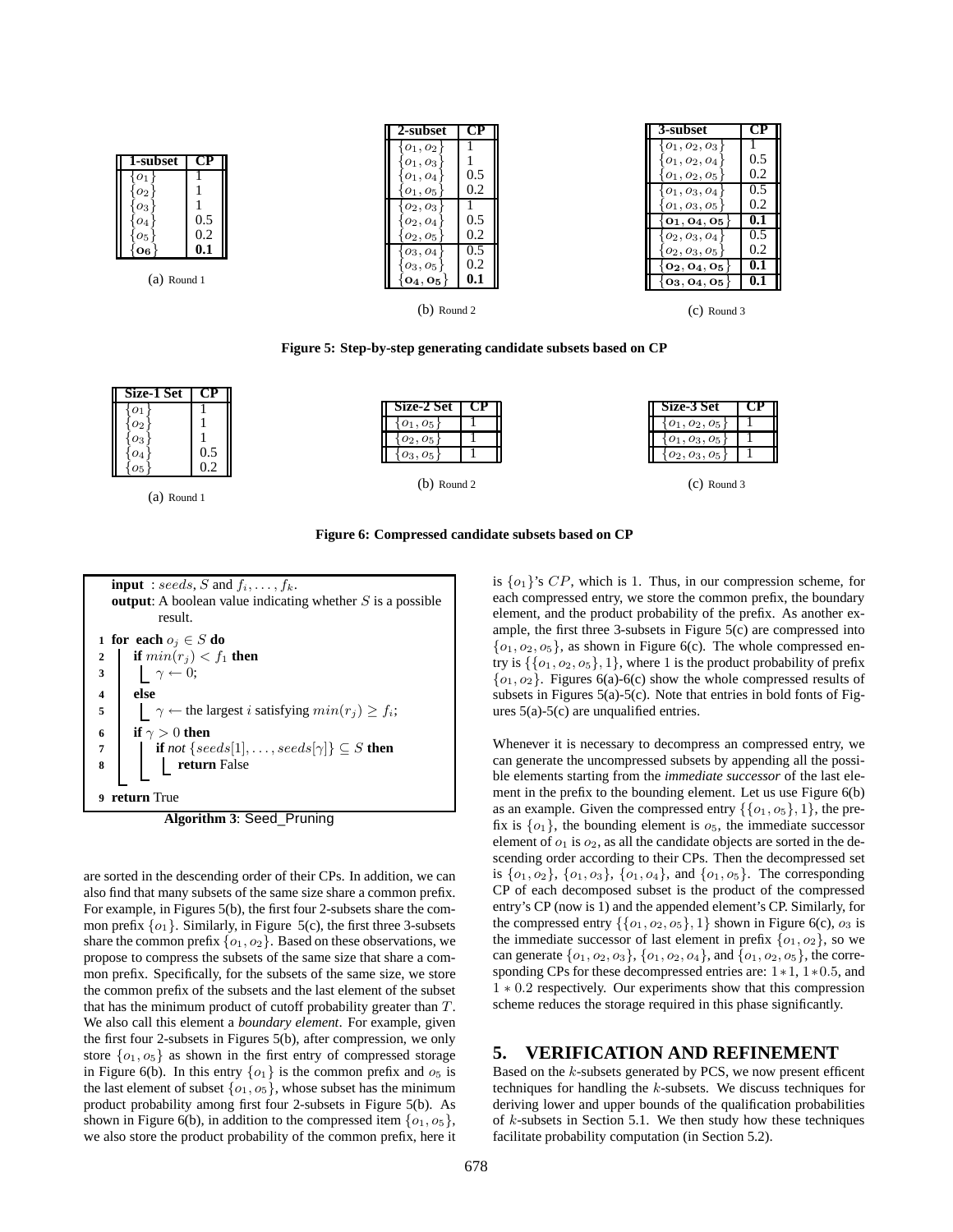| Symbol                         | <b>Meaning</b>                                           |
|--------------------------------|----------------------------------------------------------|
|                                | candidate set                                            |
|                                | Set of $k$ -subsets yielded by PCS                       |
| $[p(S) \cdot l, p(S) \cdot u]$ | Lower & upper prob. bounds of $p(S)$                     |
| m(S)                           | $\max(\{r_i o_i \in S\})$                                |
| $e_i$                          | The $j$ -th end point                                    |
| $P_i$                          | The <i>j</i> -th partition, where $P_i = [e_i, e_{i+1}]$ |
|                                | Total no. of partitions                                  |
| $y_i(S)$                       | $Prob(m(S) \in P_i)$                                     |
| $p_i(S)$                       | Qualification prob. of S, given $m(S) \in P_j$           |
| $(S)$ , $l, p_i(S)$ , $u$      | Lower & upper bounds of $p_i(S)$                         |

**Table 2: Symbols used by verification.**

## **5.1 Lower and Upper Bound Verification**

**Partitions.** Let us first sort the set of objects C retained after the k-bound filtering in ascending order of their shortest distances from the query point q. For convenience, let us assume that  $o_1, o_2, \ldots, o_{|c|}$ are sorted in this order. Figure 7(a) illustrates three distance pdfs with respect to q, where  $k = 2$ . As illustrated, the range between  $e_1$  (i.e., the closest distance of all objects from q) and the point  $f_2$ obtained from  $k$ -bound filtering (i.e.,  $e_5$ ) is subdivided into nonoverlapping fragments called *partitions*. We call each fragment  $P_j$ , where  $P_j$  is embraced by two end-points, namely,  $e_j$  and  $e_{j+1}$ , circled in the figure. In this example, there are four partitions, e.g.,  $P_1 = [e_1, e_2], P_2 = [e_2, e_3].$ 

The partitions can have variable sizes. Thus, the system has flexibility in deciding the number of partitions to be used. The more partitions are defined, the more accurate will be the lower and upper verification, with the need of more overhead for storing the partition information and prolonging the verification process. We found that the verification performs well when the boundaries of the objects' distance pdfs are used as end-points.

The number above each range indicates the probability that an uncertain object has that range of distance from the query point. For each partition  $P_i$  of an object  $o_i$ , we evaluate the distance cdf of  $P_j$ 's upper end-point (i.e.,  $D_i(e_{j+1})$ ). In general, the distance cdf of  $P_j$ 's lower end-point is the same as that of  $P_{j-1}$ 's upper end point. For partition  $P_1$ , its lower end-point has a distance pdf of zero. Figure 7(b) illustrates the distance cdf values extracted from (a). For example, for  $r_1$  in  $P_3$ ,  $D_1(e_4) = 0.8$ . We store the values of  $D_i(e_{i+1})$  in a two-dimensional array of dimensions  $|C| \times M$ , where  $M$  is the number of partitions, so that they can be accessed in  $O(1)$  times. The time for sorting and initializing this array is  $O(|C| \log |C| + M|C|)$ . Table 2 lists the symbols used by verification.

**Verification Process.** We now demonstrate how partitions can be used to efficiently derive lower and upper bounds of each  $k$ -subset's qualification probability (i.e.,  $p(S)$ ). Let  $[p(S) \cdot l, p(S) \cdot u]$  be the lower and upper bounds of  $p(S)$ . Let X be the data structure that stores the partition information, and  $Q$  be the set of  $k$ -subsets generated from the PCS algorithm. Given these inputs, the verification algorithm (Algorithm 4 judges whether a  $k$ -subset  $S$  should be considered as a query answer. It produces an answer set  $A$  (i.e.,  $k$ subsets that satisfy the query) and a refinement set  $U$  (i.e.,  $k$ -subsets that need to be further investigated).

In Algorithm 4, Step 1 initializes the two sets,  $A$  and  $U$ , to empty sets. For every k-subset  $S \in Q$ , Step 3 uses subroutine UB to find the upper bound of S's qualification probability (i.e.,  $p(S) \cdot u$ ). If



**Algorithm 4**: Verification.

 $p(S)$ .u is smaller than T, then S cannot satisfy the query and is pruned. Next, subroutine LB is invoked to find  $p(S)$ .l. If this value is not less than  $T$ , then  $S$  is inserted to the answer set (Steps 4,5). Otherwise,  $S$  is put into the set  $U$  for further processing (Step 7). Step 8 returns the sets A and U.

It is worth mention that in Step 3, we put UB *before* LB. This is because in our experiments, a large number of  $k$ -subsets can be pruned by UB (in Step 3). By testing the  $k$ -subsets with UB first, we avoid applying the  $LB$  test to the k-subsets, which have to be pruned anyway. We will revisit this issue in Section 6.

We now explain the design of LB and UB, which returns  $p(S)$ . and  $p(S) \cdot u$ . Suppose  $m(S)$  is the maximum distance between all objects in S and q, i.e.,  $\max({r_i|o_i \in S})$ . Let  $y_j(m(S))$  be the probability that  $m(S)$  is within the partition  $P_j = [e_j, e_{j+1}]$ . Let  $p_j(S)$  be the qualification probability of  $p(S)$ , given that  $m(S)$ lies in  $P_j$ . Let  $[p_j(S) \cdot l, p_j(S) \cdot u]$  be the lower and upper bounds of  $p_i(S)$ . If there are M partitions, we have:

$$
p(S).l = \sum_{j=1}^{M} p_j(S).l \cdot y_j(m(S))
$$
 (2)

$$
p(S).u = \sum_{j=1}^{M} p_j(S).u \cdot y_j(m(S))
$$
 (3)

Moreover,

$$
y_j(m(S)) = \prod_{o_i \in S} D_i(e_{j+1}) - \prod_{o_i \in S} D_i(e_j)
$$
 (4)

This is because the term  $\prod_{o_i \in S} D_i(e_{j+1})$  is the probability that all objects in S have distance from q not larger than the end-point  $e_{j+1}$ . By subtracting  $\prod_{o_i \in S} D_i(e_j)$  from it, we obtain the probability that at least one object is located inside  $P_j = [e_j, e_{j+1}]$ . This is also the chance that the maximum distance of all objects in S (i.e.,  $m(S)$ ) is within  $P_i$ , as shown in Equation 4. The following describes the formulas for  $p_j(S)$ .l and  $p_j(S)$ .u.

LEMMA 5.1. *Given that*  $m(S) \in P_j$ *, the lower and upper bounds of qualification probabilities of* k*-subset,* S*, are:*

$$
p_j(S).l \ge \prod_{o_i \in C-S} (1 - D_i(e_{j+1})) \tag{5}
$$

$$
p_j(S).u \le \prod_{o_i \in C-S} (1 - D_i(e_j))
$$
 (6)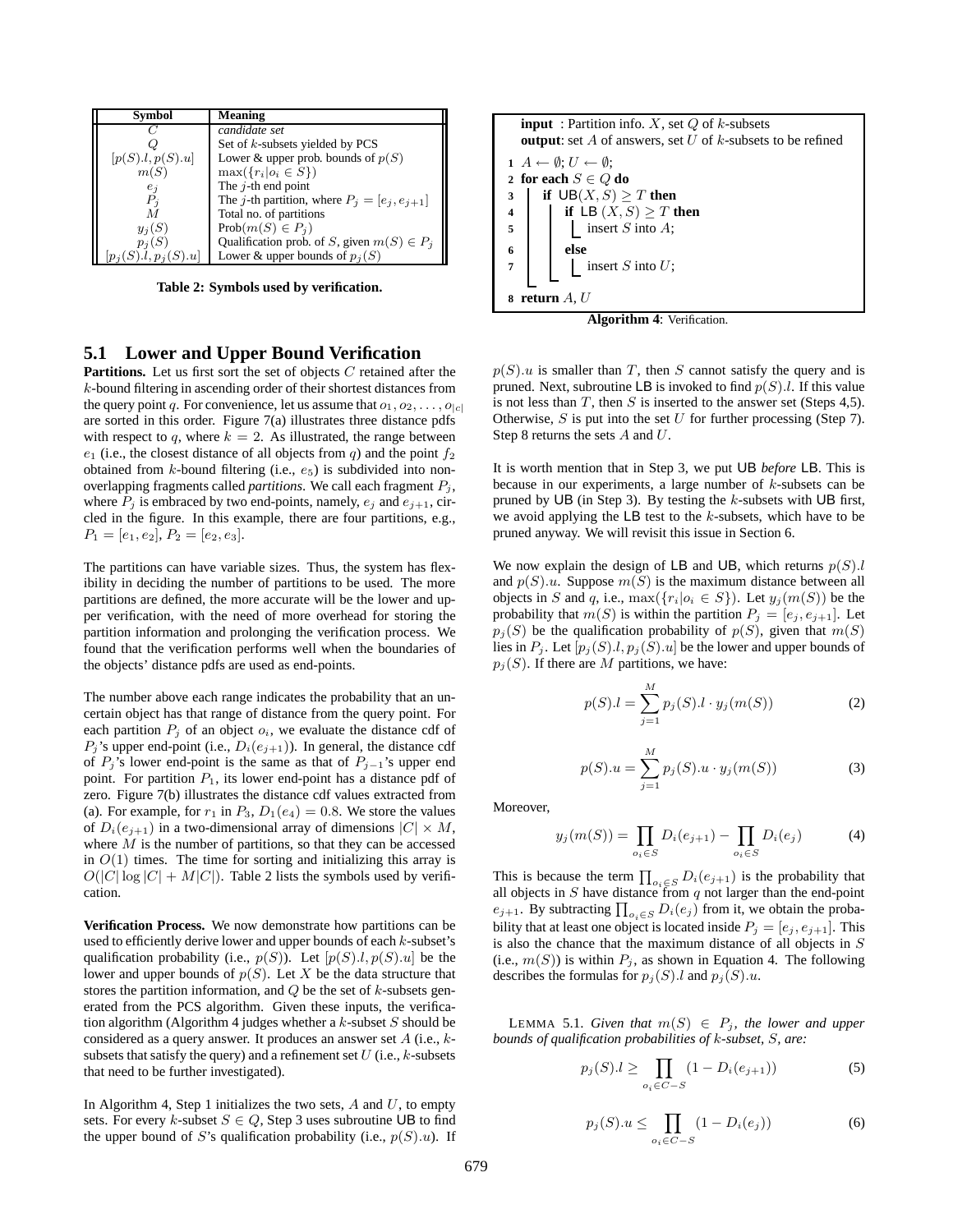

**Figure 7: Illustrating the distance pdfs and partition probabilities (for**  $k = 2$ ).



**Figure 8: Correctness proofs for**  $p_i(S)$ .l **and**  $p_i(S)$ .u.

PROOF. **Equation 5:** Since the maximum distance of all objects in S from q is less than  $e_{j+1}$ , S must be the answer if all other objects in  $C - S$  have distances more than  $e_{j+1}$ . For example, Figure 8 shows that  $S$ , a 5-subset, has a maximum distance  $(m(S))$ not more than  $e_{j+1}$ . If the remaining objects  $(C - S)$  are on the right of  $e_{j+1}$  (circled), then S must constitute a query answer. The probability that this event happens is  $\prod_{o_i\in O-S}(1-D_i(e_{j+1}))$  (the right side of Equation 5), which is also the lower bound of  $p_i(S)$ .

**Equation 6:** If any object in  $C - S$  has distance from q shorter than  $e_j$ , then S could not be the set of k closest neighbors of q. In Figure 8, for example, since an object (colored black) is on the left of  $e_j$ , it is certainly closer to q then at least one object in S. So, S cannot be a query answer for  $k = 5$ . The event that all objects in  $C - S$  have distance from q more than  $e_j$  is thus a precondition for  $S$  to be the query answer. The probability that this event happens, i.e.,  $\prod_{o_i \in O-S} (1 - D_i(e_j))$  (the right side of Equation 6), is therefore the upper bound of  $p_j(S)$ .  $\Box$ 

With Equation 4 and Lemma 5.1, the lower and upper bounds of  $p(S)$  (i.e., Equations 2 and 3) can be estimated. If the partition data structure presented earlier is used, retrieving  $D_i(e_i)$  (given i and j) needs  $O(1)$  times. Evaluating Equation 4 thus needs  $O(k)$  times. Computation of Equations 5 and 6 both requires  $O(|C|)$  times. Thus the LB and UB functions have a complexity of  $O(kM|C|)$ . The total complexity of the verification algorithm is  $O(kM|C||Q|)$ .

#### **5.2 Incremental Refinement**

After verification, objects stored in the set  $U$  (Step 3 of Figure 4) require further processing, whose exact qualification probabilities need to be computed. This can be expensive, since numerical integration may be needed (see Equation 1). Interestingly, we can speed up this process with the information obtained during verification. This main idea is to treat the probability of an object as a sum of qualification probabilities inside partitions. By using the bound information of probabilities in each partition, the answer probabilities can be gradually computed.

Specifically, observe that the probability bounds of each  $k$ -subset S in each partition  $P_i$  (i.e.,  $[p_i(S) \cdot l, p_i(S) \cdot u]$ ) have been obtained during verification. For each  $P_j$ , once we get the value of  $p_j(S)$  (by Equation 1), we can collapse  $[p_i(S) \cdot l, p_i(S) \cdot u]$  into  $p_i(S)$ , update the probability bound of  $p(S)$  (i.e.,  $[p(S) \cdot l, p(S) \cdot u]$ ), and test this new bound against the threshold T. This process is repeated for the next partition until we can decide whether S should be included in the answer. As shown in our experiments, "incremental refinement" is usually faster than computing probabilities directly, since performing numerical integration on a partition is faster than on  $[0, f_k]$ , which has a larger area of integration.

#### **6. RESULTS**

We have performed extensive experiments on a real data set to examine the effectiveness of our solution. We first describe the experimental setup in Section 6.1. Then we present the results in Section 6.2.

#### **6.1 Experimental Setup**

We use the *Long Beach* dataset<sup>1</sup> which includes 53,144 rectangles, distributed in the two-dimension space of  $10K \times 10K$  units. Each rectangle is treated as an uncertainty region, with a uniform pdf as the default. We also perform experiments on Gaussian pdf (represnted as a histogram). For each  $T-k$ -PNN query, the default values of probability threshold  $(T)$  and k are 0.1 and 6 respectively. The query point is randomly chosen from the 2D space. Each data point

<sup>1</sup>Available at http://www.census.gov/geo/www/tiger/.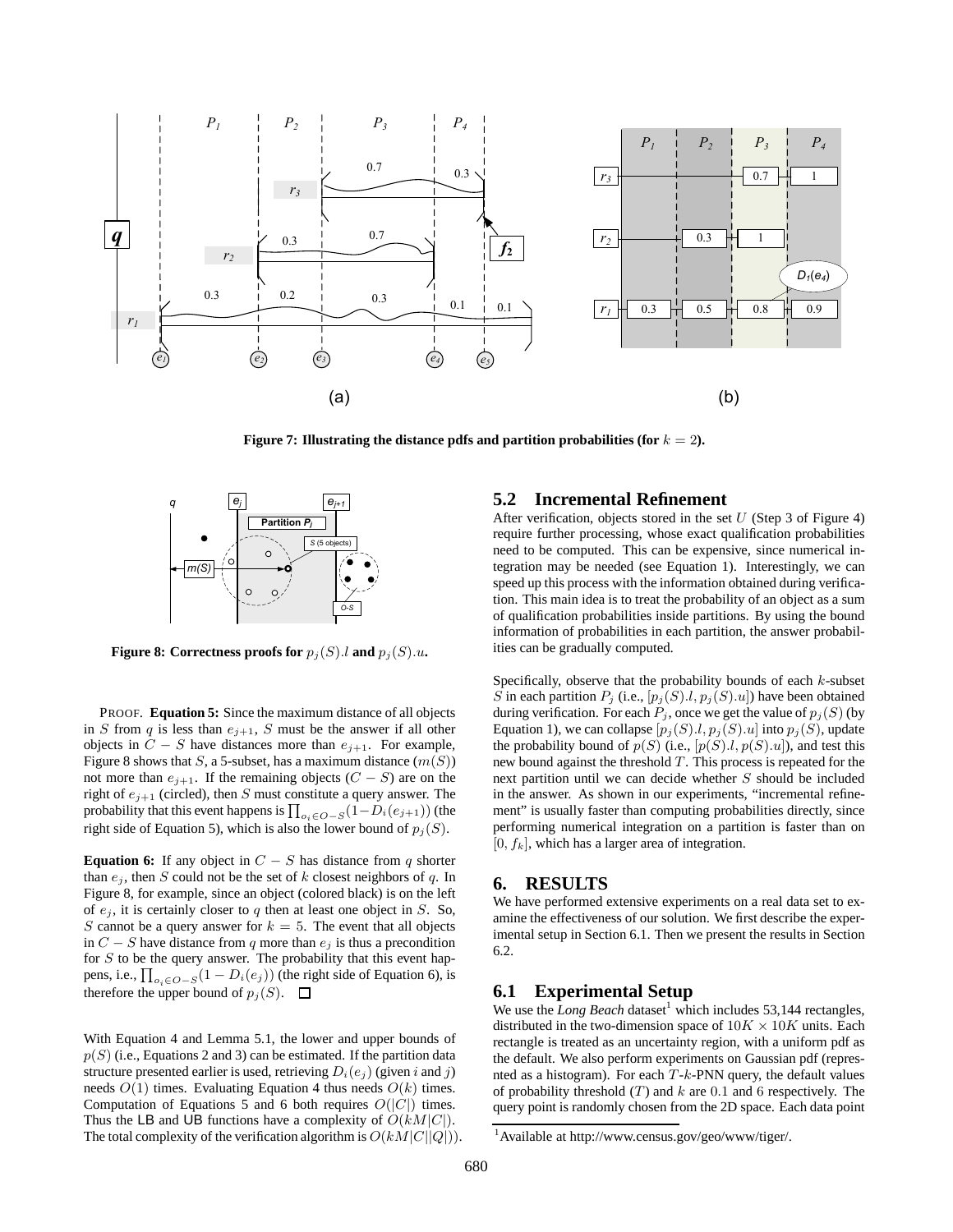

is an average of results for 50 runs. Under these settings, a  $T-k$ -PNN query produces two k-subsets as answers on average.

The experiments, written in Java, are executed on a PC with an Intel 2.66GHz CPU and 2GB of main memory. We have also implemented the k-bound filtering with the R-tree library in the Spatial Index Library<sup>2</sup>.

# **6.2 Results**

**1.** k**-bound Filtering.** In the first experiment, we examine the effectiveness of the  $k$ -bound filtering in pruning away unqualified objects. Fig. 9 illustrates the number of loaded data objects returned by  $k$ -bound filtering with an  $R$ -tree. As we can see, when  $k$  varies from one to nine, the size of the candidate object set increases smoothly. This is because the size of the k-bound increases with  $k$ . Consequently, the  $k$ -bound has overlap with more objects, and so more candidates need to be investigated. Another observation is that the number of candidate objects is small. In fact, the average fraction of the total database size to be examined is less than  $0.04\%$ . Thus, the pruning power of  $k$ -bound filtering is quite impressive.

On the other hand, although only a small fraction of objects are returned by  $k$ -bound filtering, the number of  $k$ -subsets generated by the candidate object set can still be very large. At  $k = 9$ , for instance, 22 objects are left. Out of these objects, a total of  $C_9^{22}$ (around  $375K$ ) k-subsets need to be examined. This renders a huge computational effort. To alleviate this problem, we need  $k$ -subset **G**eneration (with PCS), **V**erification, and **R**efinement techniques. Let us call these techniques collectively as the **GVR** method, and examine its effectiveness.

**2. Performance of GVR.** Here we compare the performance of

GVR with that of *Basic* evaluation (described in Section 3.2). We assume that  $k$ -bound filtering has been applied first for both methods. As shown in Figure 10, the time required by *Basic* rises sharply with  $k$ , since the increase in  $k$  makes Equation 1 more expensive to compute. On the other hand, the query response time of GVR is an order of magnitude less than *Basic*. For example, when  $k = 5$ , GVR spends only 1.6% of the time required by *Basic*. We can thus see that GVR is important for improving the query performance. Next, let us investigate individual methods of GVR.

**3.** k**-subset Generation.** In this experiment, we study the performance of the PCS algorithm in generating  $k$ -subsets. Figure 11 shows the number of  $k$ -subsets produced by different techniques, in log scale. Compared with the "brute-force" method (i.e., enumerating all possible  $k$ -subsets from the candidate objects), PCS consistently generates less  $k$ -subsets under a wide range of  $T$  values. The savings are significant; at  $k = 9$ , for example, the improvement of PCS over the brute-force method is 90% (for  $T = 0.05$ ) and 99% (for  $T = 0.5$ ). Figure 12 shows that when T increases, the number of candidate k-subsets decreases sharply. Thus, the effectiveness of PCS improves with a higher value of T. It also shows that PCS can exploit the probability threshold to provide better performance.

To further enhance PCS, we have proposed **seed pruning** (in Section 4.3). As shown in Figure 13, this technique reduces the number of k-subsets produced over a wide range of k. For example, at  $k = 9$ , the improvement is about 80%. Figure 14 shows the corresponding effect on query response time, which addresses a saving of 69% at  $k = 9$ . Thus, seed pruning improves the performance of PCS significantly.

In view of the potentially large number of  $k$ -subsets generated during and after the execution of the PCS algorithm, we have designed an effective compression as discussed in Section 4.3. Figure 15 compares the storage cost with and without using this compression

<sup>&</sup>lt;sup>2</sup>http://u-foria.org/marioh/spatialindex/index.html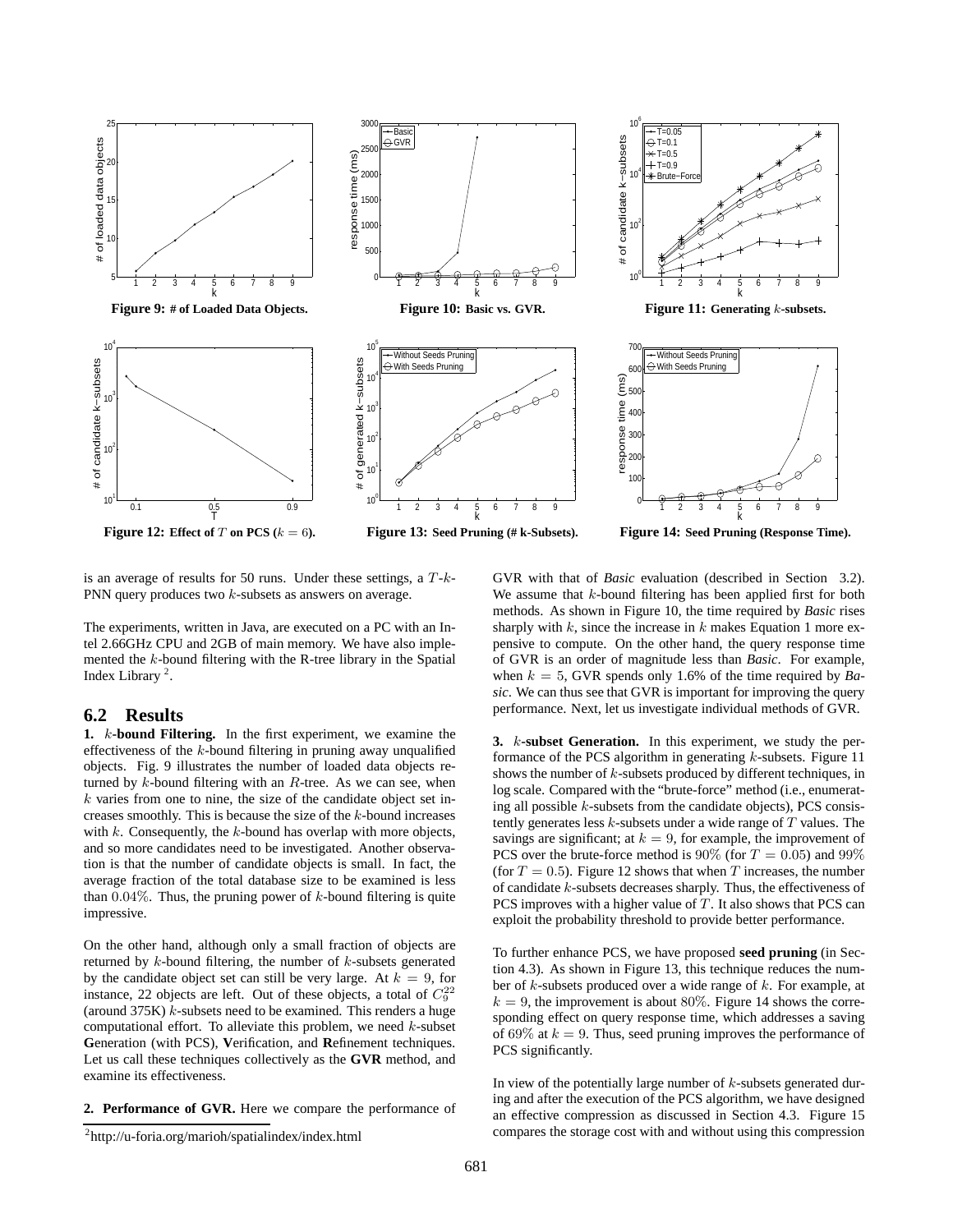

**Figure 15: Efficient Storage of** k**-subsets.**



**Figure 18: Time Analysis (with T=0.1)**





<sup>10</sup>−1 10 <sup>10</sup><sup>1</sup>  $10^2$ 

 $10<sup>3</sup>$  $10<sup>4</sup>$ 

LB UB

# of classified k−subsets

# of classified k-subsets

**Figure 19: Time Analysis (with k=6).**

time cost(ms)

eui

cost(ms)

**Figure 20: Various T on Gaussian Distribution**

method (in log scale). We observe that under a wide range of values of  $k$ , after compression, we only need one-third of the storage that is used to store the raw  $k$ -subsets. Therefore, our compression method can greatly reduce the amount of storage required to record k-subsets for further processing.

**4. Verification and Refinement.** Next, we investigate the advantage of verification and refinement over direct computation of qualification probabilities. Figure 16 shows that the use of this technique yields significant improvement over different values of  $k$ . For example, at  $k = 6$ , verification and refinement reduces the query response time by about 90%.

We further examine the effectiveness of lower- and upper-bound verification. The lower (upper) bound verification method attempts to determine whether a  $k$ -subset should be accepted (rejected). Figure 17 shows that the number of  $k$ -subsets classified by UB is much larger than that classified by LB. The reason is that in the dataset we have tested, many k-subsets have small qualification probabilities. Thus, they are more likely to be rejected through upper-bound verification. Due to this reason, we have also arranged the UB subroutine to be executed before LB in the verification algorithm, as shown in Algorithm 4.

**5. Time Analysis.** To get a clearer picture about the performance of each part of our solution, we measure the time costs of  $k$ -bound filtering (shown as "Index" in Figures 18 and 19), k-subset generation (with PCS), verification, as well as refinement. Figures 18 show the result under different values of  $k$ . In general, most of the time is spent on refinement. This is hardly surprising, because refinement, which performs numerical integration on Equation 1, is an expensive process. However, this is already better than doing numerical integration alone (c.f. Figure 16). The price to pay for this time drop is to verify the  $k$ -subsets before their probabilities are actually evaluated. Although the time spent on verification also increases with  $k$ , the time spent is still less than pure numerical integration (c.f. Figure 16). We also notice that that  $k$ -bound filtering and PCS require the least amount of the time. These two steps add little overhead to the overall query performance. However, their gain, as reflected by Figures 9 and 11, is significant.

Figure. 19 shows the time breakdown of the components for different values of  $T$ . Again, the time costs required by  $k$ -bound filtering and PCS are the least. For all the methods, their performance improves with an increase of T. This shows that our methods can effectively exploit the query probability threshold.

**6. Gaussian Distribution.** In the final experiment, we use a Gaussian distribution as the uncertainty pdf for the dataset. For each object, the uncertainty pdf has a mean equal to the center of the uncertainty region, and a variance set to be the square of one-sixth of the edge length, in both  $x$  and  $y$  dimensions. Each uncertainty pdf is represented by  $10 \times 10 = 100$  histogram bars, and the probability of each bar is the integration of the pdf over the area covered. Figure 20 illustrates the result of the GVR method for various values of T. We observe that GVR shows a similar trend as that of the uniform pdf (c.f. Figure 10). More time is spent on Gaussian pdf, because more histograms are used to model the pdf, which subsequently increases the time for verification and refinement. We have also performed other experiments for Gaussian pdf, and they also reflect similar trends. We thus omit them in the paper. From these experiments, we can see that our solution is robust with respect to different types of uncertainty pdfs.

# **7. CONCLUSIONS**

Due to the popular usage of uncertain data in many real applications, uncertainty management has become an important topic in the database community. We studied a useful query, namely, the probability threshold k-NN Query  $(T-k-PNN)$  for uncertain databases. Different from the exact database, evaluating  $T-k$ -PNN